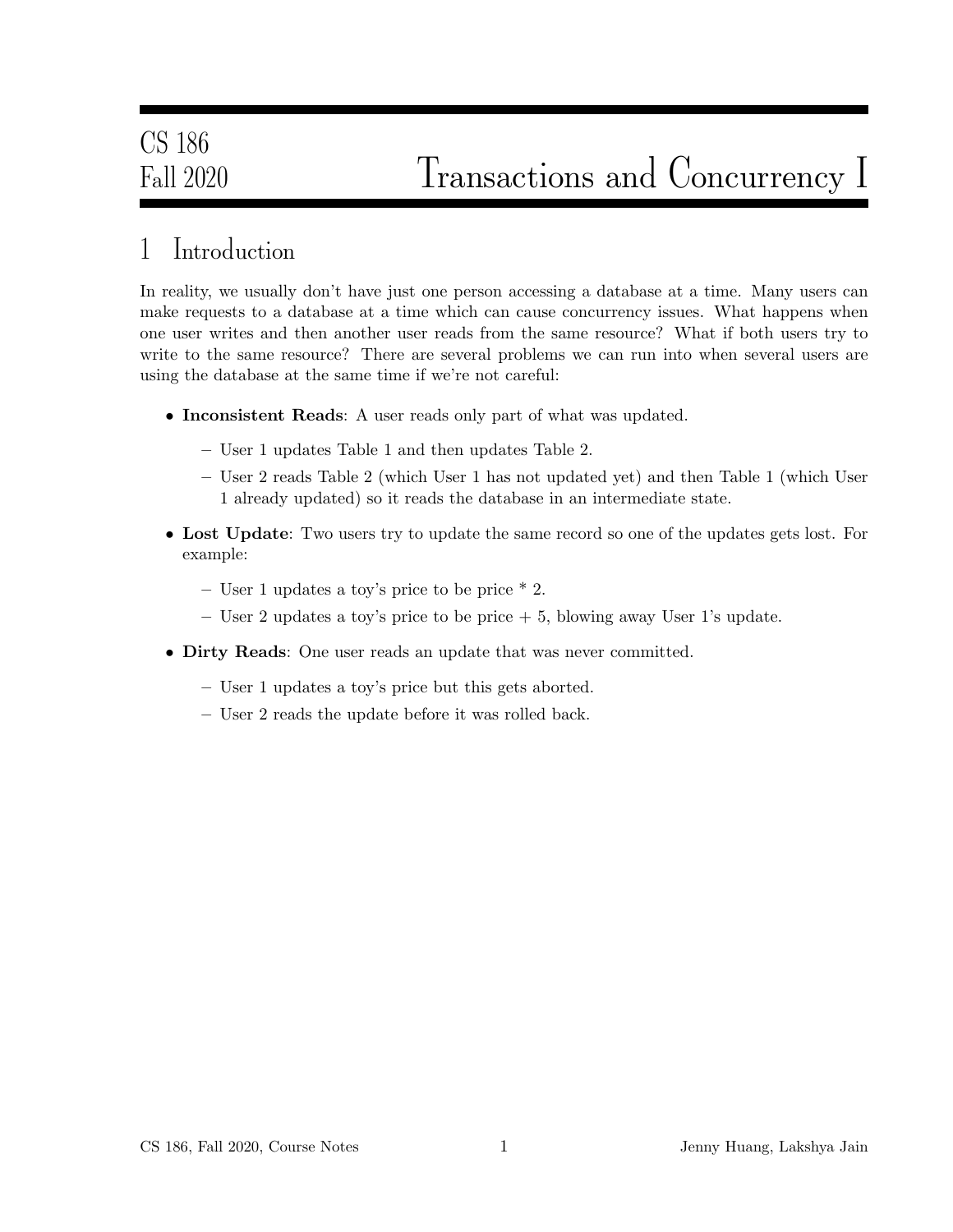#### 2 Transactions

Our solution to those problems is to define a set of rules and guarantees about operations. We will do this by using **transactions**. A transaction<sup>1</sup> is a sequence of multiple actions that should be executed as a single, logical, atomic unit. Transactions guarantee the ACID properties to avoid the problems discussed above:

- Atomicity: A transaction ends in two ways: it either **commits** or **aborts**. Atomicity means that either all actions in the Xact happen, or none happen.
- Consistency: If the DB starts out consistent, it ends up consistent at the end of the Xact.
- Isolation: Execution of each Xact is isolated from that of others. In reality, the DBMS will interleave actions of many Xacts and not execute each in order of one after the other. The DBMS will ensure that each Xact executes as if it ran by itself.
- Durabilty: If a Xact commits, its effects persist. The effects of a committed Xact must survive failures.

#### 3 Concurrency Control

In this note we will discuss how to enforce the **isolation** property of transactions (we will learn how the other properties are enforced in the note about recovery). To do this, we will analyze transaction schedules which show the order that operations are executed in. These operations include: Begin, Read, Write, Commit and Abort.

The easiest way to ensure isolation is to run all the operations of one transaction to completion before beginning the operations of next transaction. This is called a serial schedule. For example, the following schedule is a serial schedule because T1's operations run completely before T2 runs.

<sup>&</sup>lt;sup>1</sup>We sometimes shorten transaction to Xact.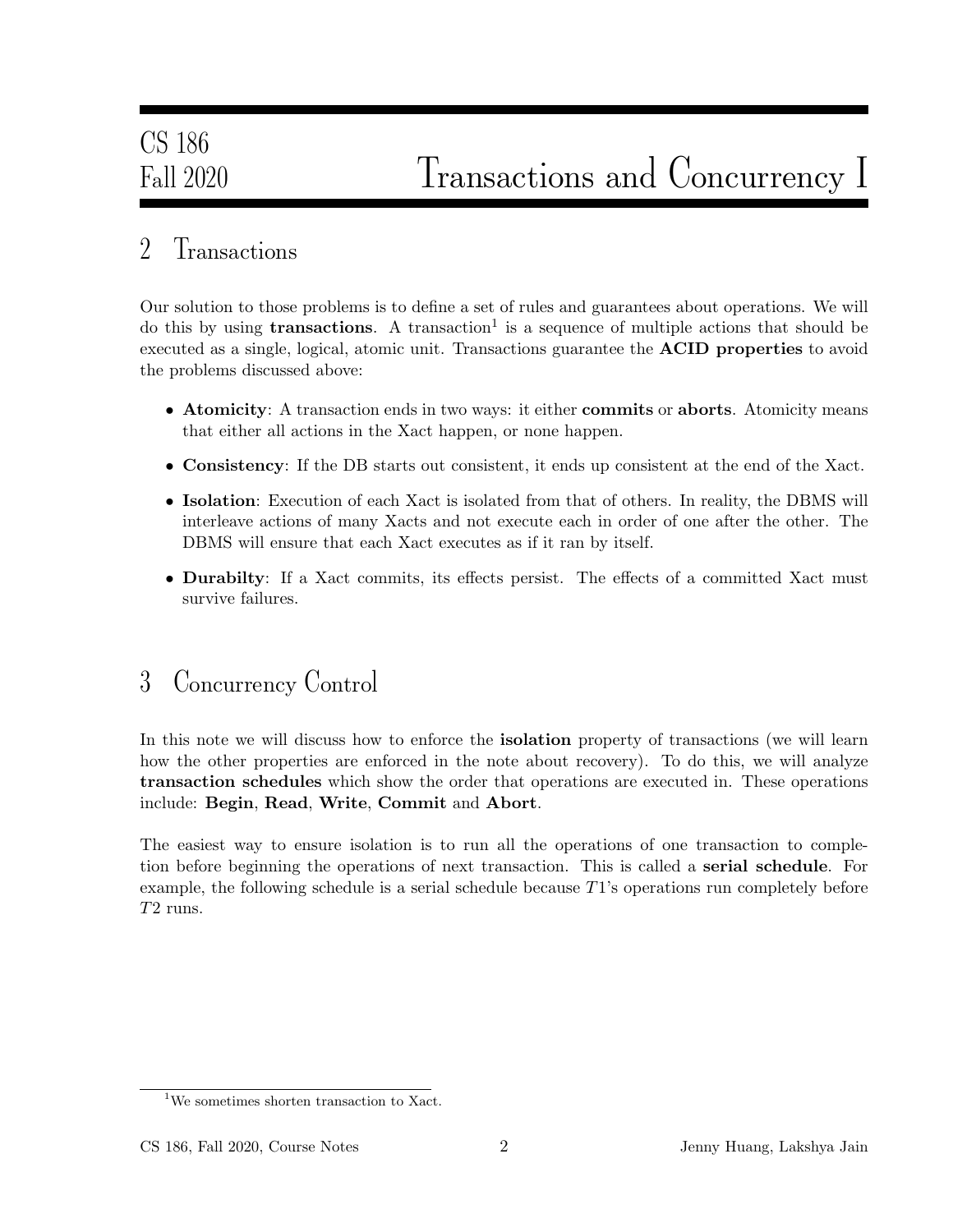# CS 186

# Fall 2020 Transactions and Concurrency I

| T1: Transfer \$100<br>from A to B | T2: Add 10%<br>interest to A & B |
|-----------------------------------|----------------------------------|
| begin                             |                                  |
| read(A)                           |                                  |
| $A = A - 100$                     |                                  |
| write(A)                          |                                  |
| read(B)                           |                                  |
| $B = B + 100$                     |                                  |
| write(B)                          |                                  |
| commit                            |                                  |
|                                   | begin                            |
|                                   | read(A)                          |
|                                   | $A = A * 1.1$                    |
|                                   | write(A)                         |
|                                   | read(B)                          |
|                                   | $B = B * 1.1$                    |
|                                   | write(B)                         |
|                                   | commit                           |

The problem with these schedules, however, is that it is not efficient to wait for an entire transaction to finish before starting another one. Ideally, we want to get the same results as a serial schedule (because we know serial schedules are correct) while also getting the performance benefits of running schedules simultaneously. Basically, we are looking for a schedule that is **equivalent** to a serial schedule. For schedules to be equivalent they must satisfy the following three rules:

- 1. They involve the same transactions
- 2. Operations are ordered the same way within the individual transactions
- 3. They each leave the database in the same state

If we find a schedule whose results are equivalent to a serial schedule, we call the schedule **serial**izable. For example, the following schedule is serializable because it is equivalent to the schedule above. You can work through the following schedule and see that resources  $A$  and  $B$  end up with the same value as the serial schedule above.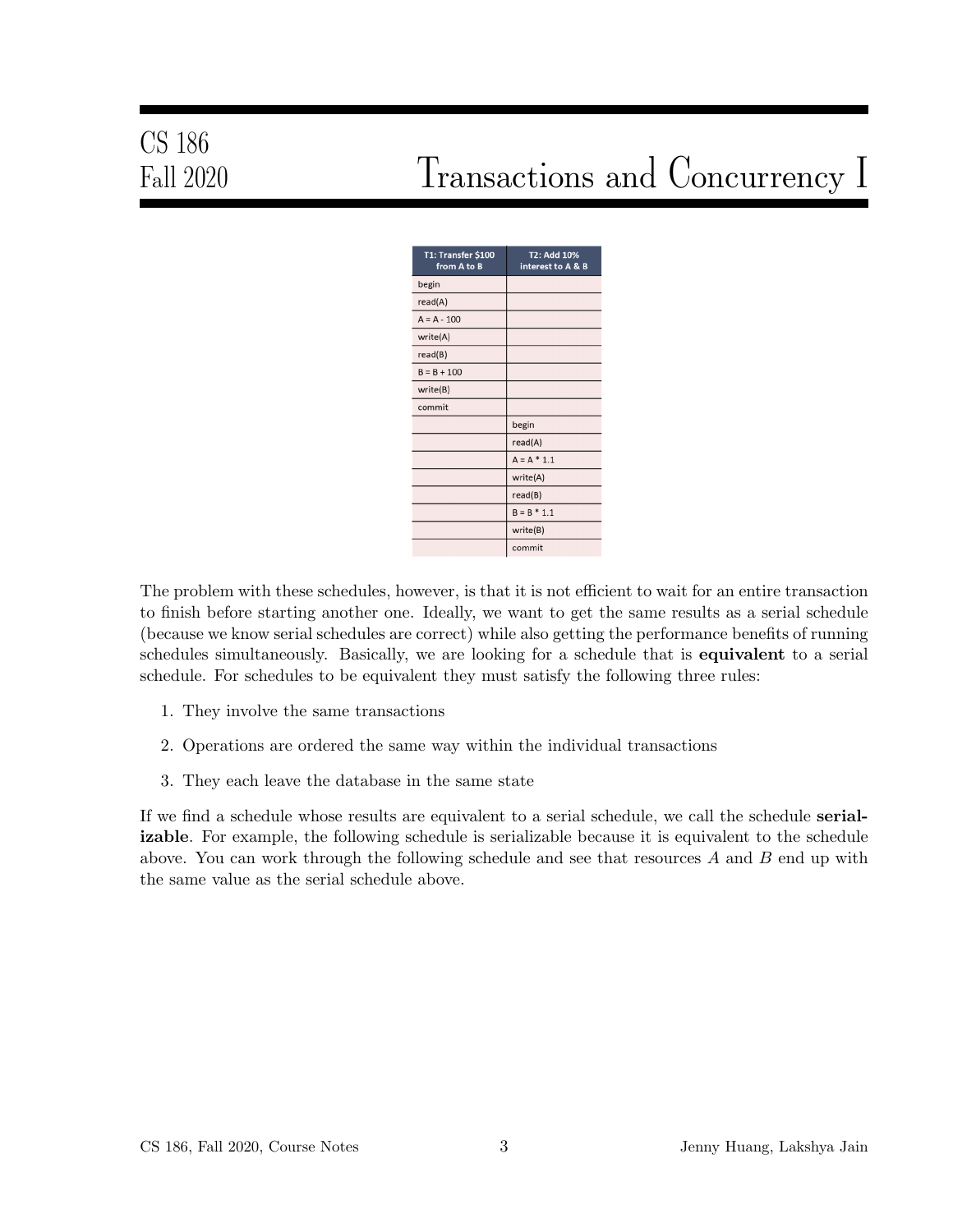# Fall 2020 Transactions and Concurrency I

| T1: Transfer \$100<br>from A to B | T2: Add 10%<br>interest to A & B |
|-----------------------------------|----------------------------------|
| begin                             |                                  |
| read(A)                           |                                  |
| $A = A - 100$                     |                                  |
| write(A)                          |                                  |
|                                   | begin                            |
|                                   | read(A)                          |
|                                   | $A = A * 1.1$                    |
|                                   | write(A)                         |
| read(B)                           |                                  |
| $B = B + 100$                     |                                  |
| write(B)                          |                                  |
| commit                            |                                  |
|                                   | read(B)                          |
|                                   | $B = B * 1.1$                    |
|                                   | write(B)                         |
|                                   | commit                           |

Now the question is: how do we ensure that two schedules leave the database in the same final state without running through the entire schedule to see what the result is? We can do this by looking for **conflicting operations**. For two operations to conflict they must satisfy the following three rules:

- 1. The operations are from different transactions
- 2. Both operations operate on the same resource
- 3. At least one operation is a write

We then check if the two schedules order every pair of conflicting operations in the same way. If they do, we know for sure that the database will end up in the same final state. When two schedules order their conflicting operations in the same way the schedules are said to be **conflict equivalent**, which is a stronger condition than being equivalent.

Now that we have a way of ensuring that two schedules leave the database in the same final state, we can check if a schedule is conflict equivalent to a serial schedule without running through the entire schedule. We call a schedule that is conflict equivalent to some serial schedule **conflict** serializable. Note: if a schedule S is conflict serializable then it implies that is serializable.<sup>2</sup>.

#### 3.1 Conflict Dependency Graph

Now we have a way of checking if a schedule is serializable! We can check if the schedule is conflict equivalent to some serial schedule because conflict serializable implies serializable. We can check

<sup>2</sup>Not all serializable schedules are conflict serializable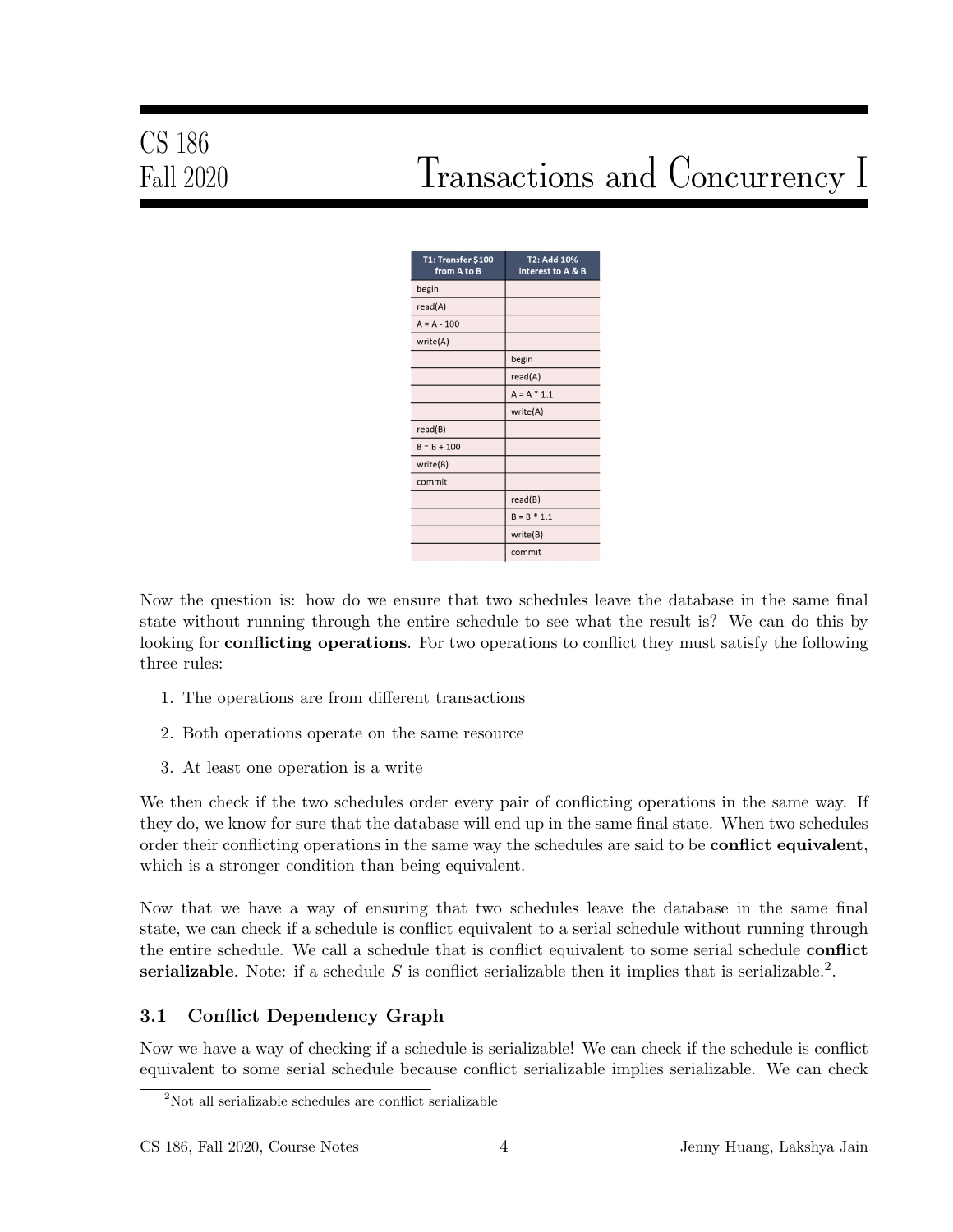# CS 186 Fall 2020 Transactions and Concurrency I

conflict serializability by building a dependency graph. Dependency graphs have the following structure:

- One node per Xact
- Edge from  $Ti$  to  $Tj$  if:
	- an operation *Oi* of Ti conflicts with an operation *Oj* of Tj
	- $\overline{O}i$  appears earlier in the schedule than  $\overline{O}j$

A schedule is conflict serializable if and only if its dependency graph is acyclic. So all we have to do is check if the graph is acyclic to know for sure that it is serializable!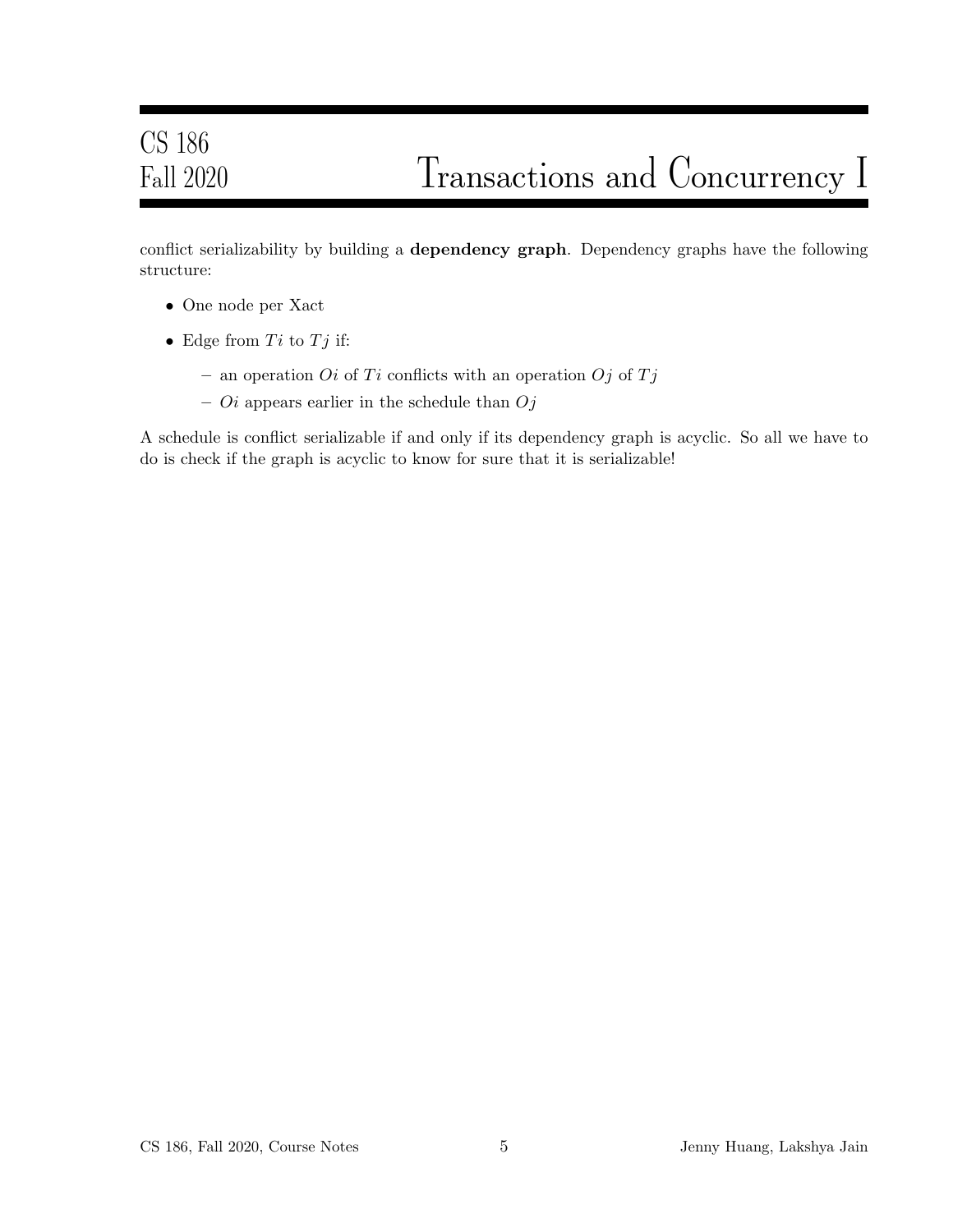Let's take a look at two examples:

- The following schedule is conflict serializable and the conflict graph is acyclic. There are two conflicting operations:
	- T1 reads A and then T2 writes to A. Because of this, there will be an edge from T1 to T2.
	- $-$  T1 writes to A and then T2 reads from A. Since there already is an edge from T1 to T2, we don't have to add the edge again.



- The following schedule is not conflict serializable and the conflict graph is not acyclic. Some conflicting operations:
	- T1 reads A and then T2 writes to A. Because of this, there will be an edge from T1 to T2.
	- $T2$  writes to B and then T1 reads B. Because of this, there will be an edge from T2 to T1.